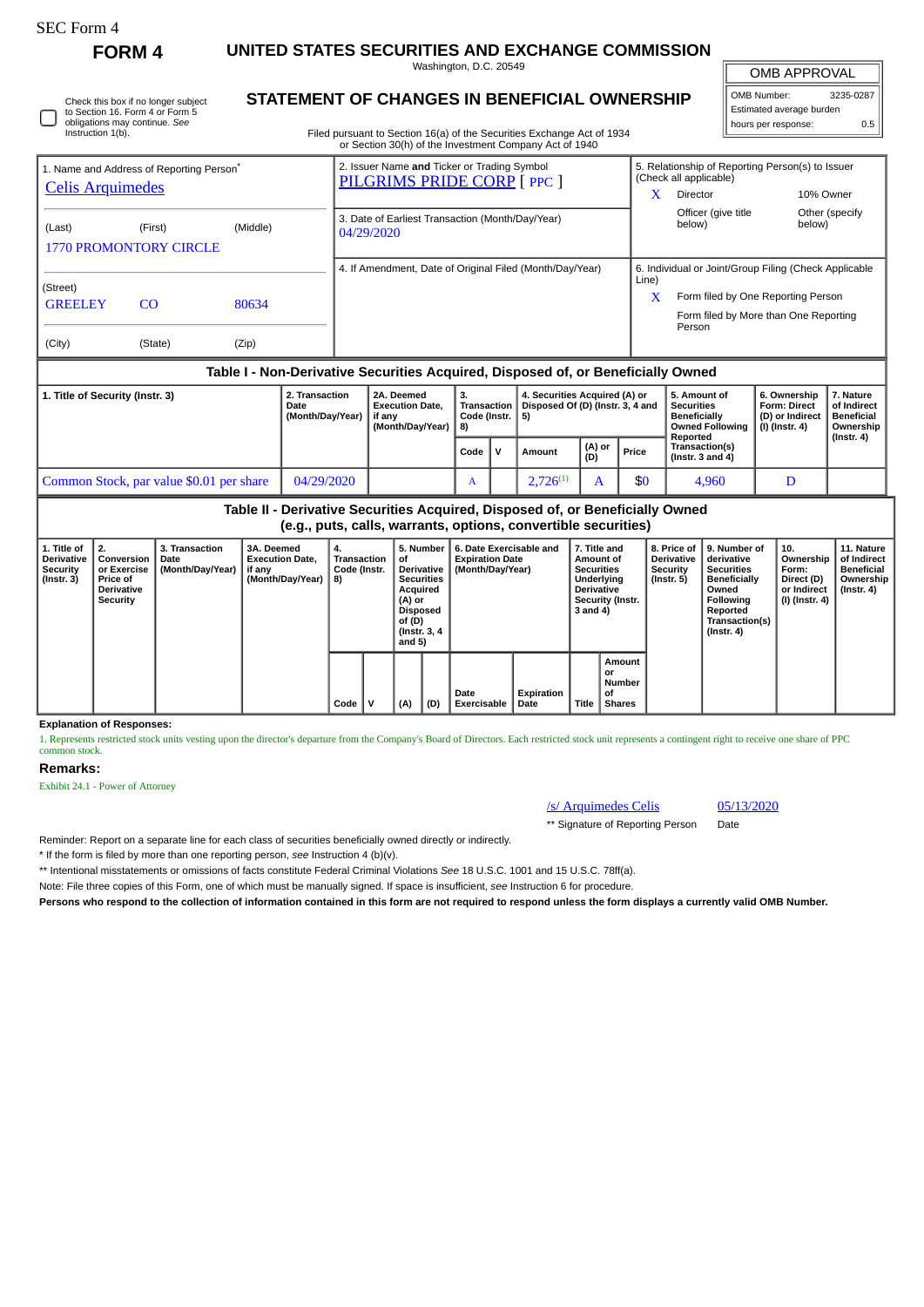## **POWER OF ATTORNEY**

KNOW ALL MEN BY THESE PRESENTS, that the undersigned, Arquimedes Celis, does hereby constitute and appoint Kimberly M. Pryor as the undersigned's true and lawful attorneys-in-fact to, as applicable:

- (1) execute for and on behalf of the undersigned, in the undersigned's capacity as an officer, director and/or ten-percent owner of Pilgrim's Pride Corporation (the "Company"), and submit to the U.S. Securities and Exchange Commission ("SEC") a Form ID, including amendments thereto, and any other documents necessary or appropriate to obtain codes and passwords enabling the undersigned to make electronic filings with the SEC of reports required by Section 16(a) of the Securities Exchange Act of 1934 (the "Exchange Act") and the rules thereunder and any amendments to the foregoing;
- (2) execute for and on behalf of the undersigned, in the undersigned's capacity as an officer, director and/or ten-percent owner of the Company, Forms 3, 4 and 5 in accordance with Section 16(a) of the Exchange Act and the rules thereunder and any amendments to the foregoing;
- (3) do and perform any and all acts for and on behalf of the undersigned which may be necessary or desirable to complete and execute any such Forms 3, 4 or 5, complete and execute any amendment or amendments thereto, and file such form with the SEC and any stock exchange or similar authority; and
- (4) take any other action of any type whatsoever in connection with the foregoing which, in the opinion of such attorney-in-fact, may be of benefit to, in the best interest of, or legally required by, the undersigned, it being understood that the documents executed by such attorney-in-fact on behalf of the undersigned pursuant to this Power of Attorney shall be in such form and shall contain such terms and conditions as such attorney-in-fact may approve to such attorney-in-fact's discretion.

The undersigned hereby grants to each such attorney-in-fact full power and authority to do and perform any and every act and thing whatsoever requisite, necessary, or proper to be done in the exercise of any of the rights and powers herein granted, as fully to all intents and purposes as the undersigned might or could do if personally present, with full power of substitution or revocation, hereby ratifying and confirming all that such attorney-in-fact, or such attorney-in-fact's substitute or substitutes, shall lawfully do or cause to be done by virtue of this Power of Attorney and the rights and powers herein granted. The undersigned acknowledges that the foregoing attorneys-in-fact, in serving in such capacity at the request of the undersigned, are not assuming, nor is the Company assuming, any of the undersigned's responsibilities to comply with Section 16 of the Exchange Act.

This Power of Attorney shall remain in full force and effect until the undersigned is no longer required to file Forms 3, 4 and 5, as applicable, with respect to the undersigned's holdings of and transactions in securities issued by the Company, unless earlier revoked by the undersigned in a signed writing delivered to the foregoing attorneys-in-fact.

IN WITNESS WHEREOF, the undersigned has caused this Power of Attorney to be executed as of the  $13<sup>th</sup>$  day of May, 2020.